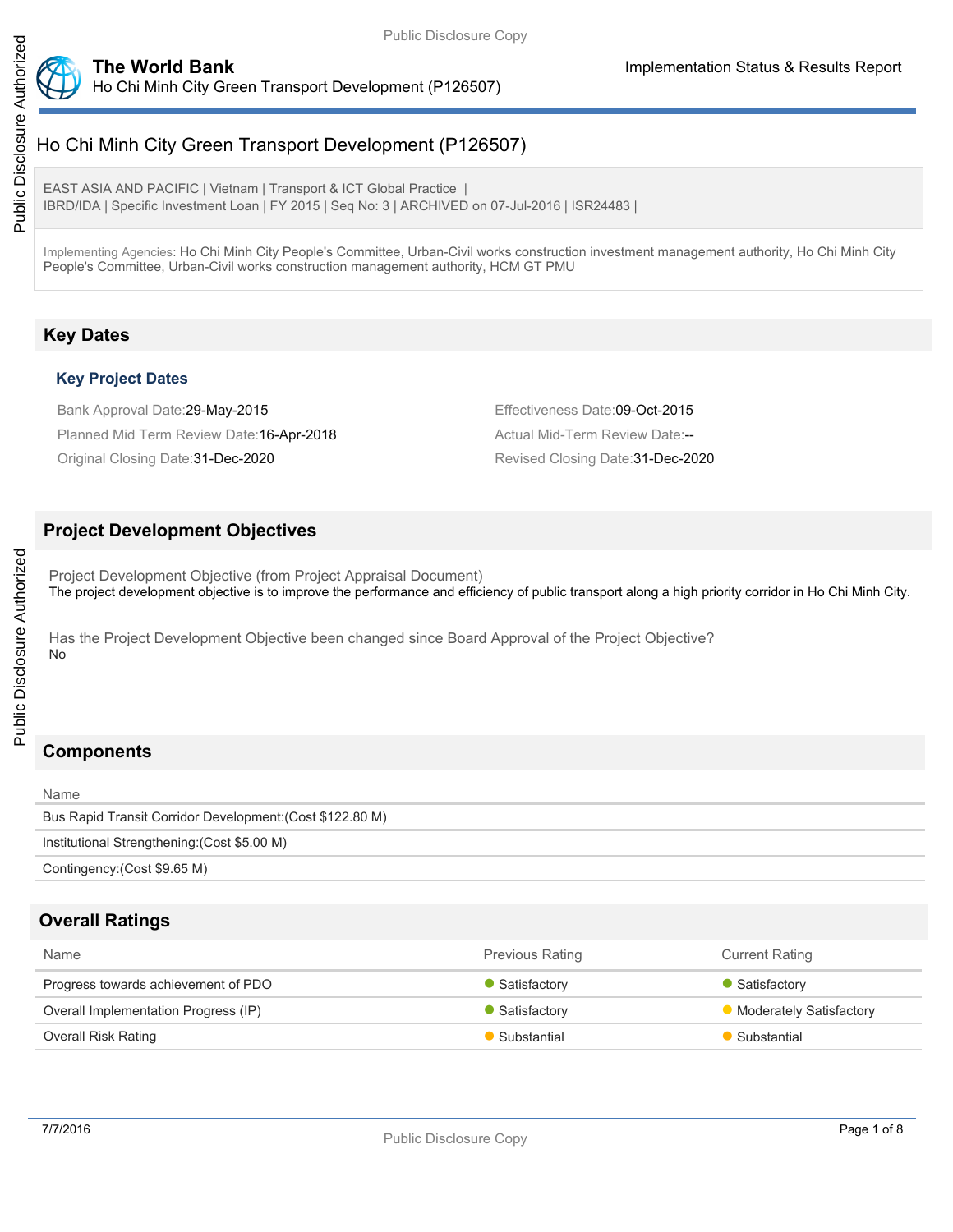

## **Implementation Status and Key Decisions**

The detail design for the BRT system is being developed, funded by a separate Project Preparation Technical Assistance Facility (PPTAF), and planned to be completed by September, 2016, after which the major civil works and goods packages will be prepared for tender, expected in November, 2016. The next implementation support mission by the World Bank team is scheduled for October 2016.

#### **Risks**

#### **Systematic Operations Risk-rating Tool**

| <b>Risk Category</b>                                            | Rating at Approval | <b>Previous Rating</b> | <b>Current Rating</b> |
|-----------------------------------------------------------------|--------------------|------------------------|-----------------------|
| <b>Political and Governance</b>                                 | • Substantial      | • Substantial          | • Substantial         |
| Macroeconomic                                                   | • Moderate         | • Moderate             | • Moderate            |
| Sector Strategies and Policies                                  | • Substantial      | • Substantial          | • Substantial         |
| Technical Design of Project or Program                          | • Moderate         | • Moderate             | • Moderate            |
| Institutional Capacity for Implementation and<br>Sustainability | • Substantial      | • Substantial          | • Substantial         |
| Fiduciary                                                       | • Substantial      | • Substantial          | • Substantial         |
| <b>Environment and Social</b>                                   | • Moderate         | • Moderate             | • Moderate            |
| <b>Stakeholders</b>                                             | • Moderate         | • Moderate             | • Moderate            |
| Other                                                           | $- -$              | $- -$                  | --                    |
| Overall                                                         | • Substantial      | • Substantial          | • Substantial         |

#### **Results**

#### **Project Development Objective Indicators**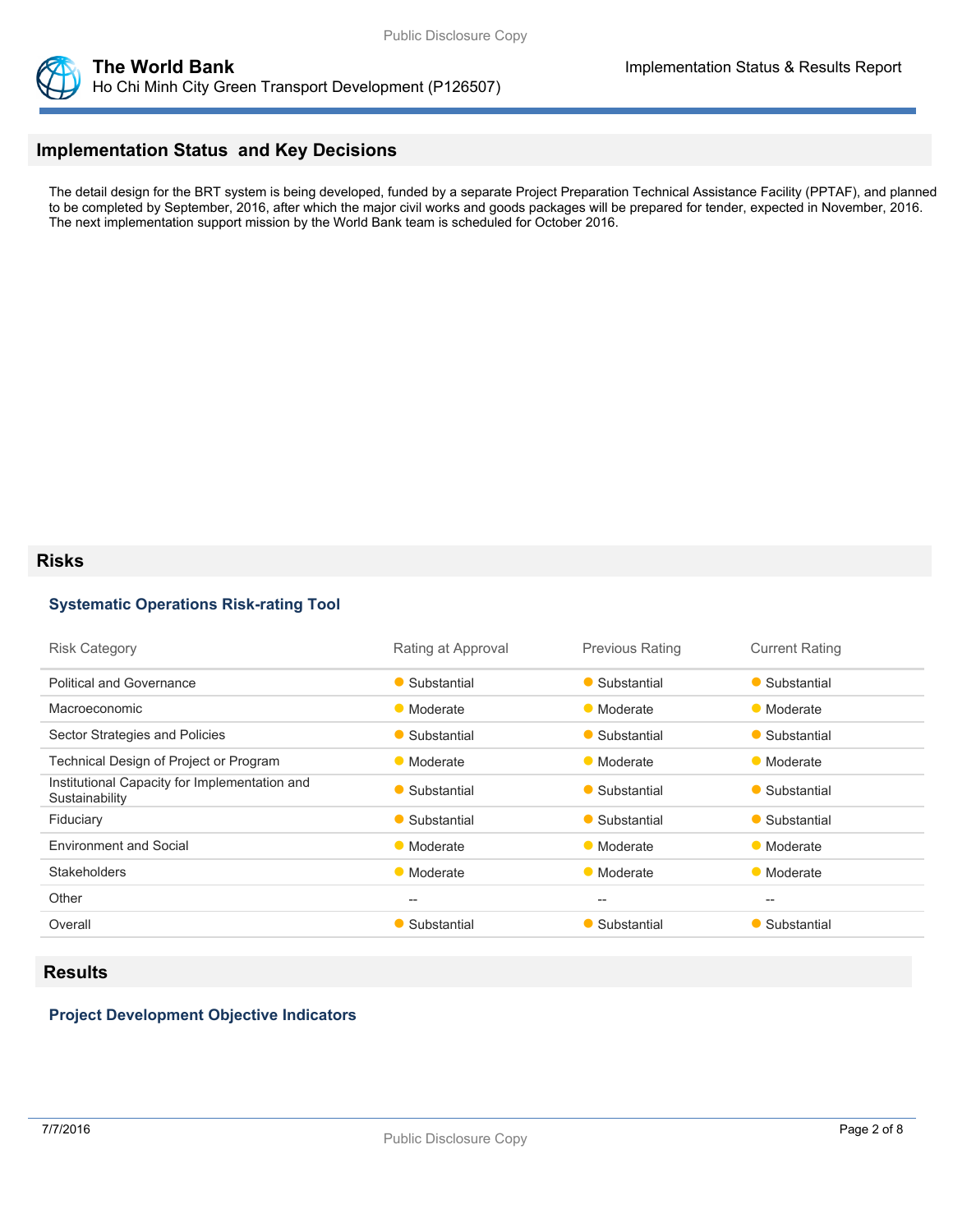

| Number of passengers per day using the BRT system (Number, Custom)     |             |             |             |             |  |  |
|------------------------------------------------------------------------|-------------|-------------|-------------|-------------|--|--|
| <b>Baseline</b><br>Actual (Current)<br>Actual (Previous)<br>End Target |             |             |             |             |  |  |
| Value                                                                  | 0.00        | 0.00        | 0.00        | 28300.00    |  |  |
| Date                                                                   | 01-Jan-2019 | 26-Aug-2015 | 23-May-2016 | 31-Dec-2020 |  |  |
|                                                                        |             |             |             |             |  |  |

| ► People satisfied with the service provided by Public Transport (Percentage, Custom) |  |
|---------------------------------------------------------------------------------------|--|
|---------------------------------------------------------------------------------------|--|

|       | <b>Baseline</b> | Actual (Previous) | Actual (Current) | End Target  |
|-------|-----------------|-------------------|------------------|-------------|
| Value | 33.00           | 0.00              | 0.00             | 50.00       |
| Date  | 01-Jan-2019     | 26-Aug-2015       | 23-May-2016      | 31-Dec-2020 |

| √ Women satisfied with the service provided by Public Transport (Sub-Indicator) (Percentage, Custom Breakdown) |                 |                   |                  |             |  |
|----------------------------------------------------------------------------------------------------------------|-----------------|-------------------|------------------|-------------|--|
|                                                                                                                | <b>Baseline</b> | Actual (Previous) | Actual (Current) | End Target  |  |
| Value                                                                                                          | 40.00           | 0.00              | 0.00             | 60.00       |  |
| Date                                                                                                           | 01-Jan-2019     | 26-Aug-2015       | 23-May-2016      | 31-Dec-2020 |  |
|                                                                                                                |                 |                   |                  |             |  |

| Low income riders satisfied with the service provided by Public Transport (Sub-Indicator) (Percentage, Custom Breakdown) |                 |                   |                  |             |  |
|--------------------------------------------------------------------------------------------------------------------------|-----------------|-------------------|------------------|-------------|--|
|                                                                                                                          | <b>Baseline</b> | Actual (Previous) | Actual (Current) | End Target  |  |
| Value                                                                                                                    | 25.00           | --                | 0.00             | 50.00       |  |
| Date                                                                                                                     | 01-Jan-2019     | $- -$             | 23-May-2016      | 31-Dec-2020 |  |
|                                                                                                                          |                 |                   |                  |             |  |

| ► Travel time by public transport along the project corridor, measured as in-vehicle time from An Lac to Ky Con (14.1 km)<br>(Minutes, Custom) |                 |                   |                  |            |  |
|------------------------------------------------------------------------------------------------------------------------------------------------|-----------------|-------------------|------------------|------------|--|
|                                                                                                                                                | <b>Baseline</b> | Actual (Previous) | Actual (Current) | End Target |  |

Value 60.00 60.00 -- 60.00 -- 60.00 - 57.00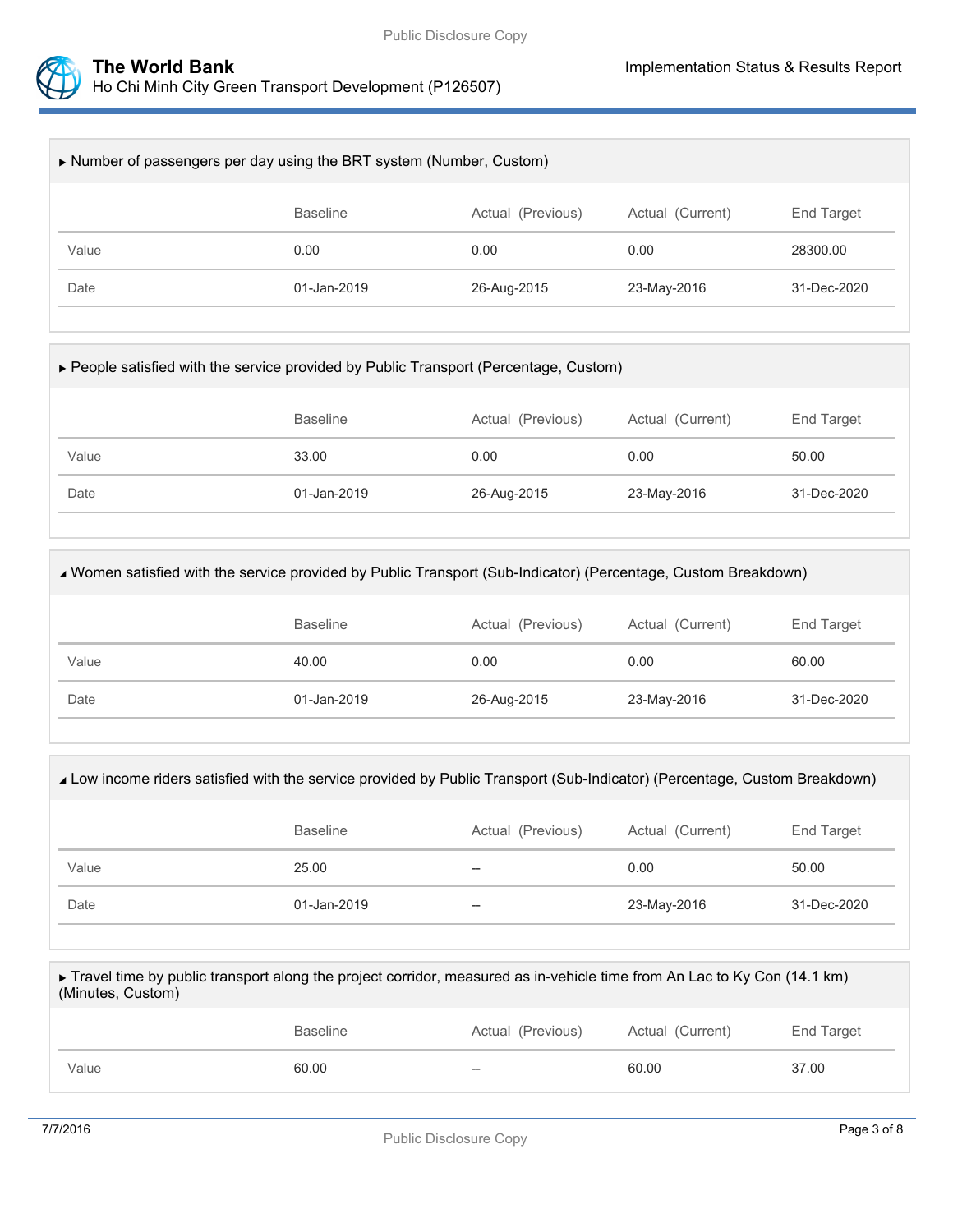



Ho Chi Minh City Green Transport Development (P126507)

| 01-Jan-2019     | $\hspace{0.05cm} -\hspace{0.05cm} -\hspace{0.05cm}$ | 23-May-2016       | 31-Dec-2020                                                                                                                                                                                                                                   |
|-----------------|-----------------------------------------------------|-------------------|-----------------------------------------------------------------------------------------------------------------------------------------------------------------------------------------------------------------------------------------------|
|                 |                                                     |                   |                                                                                                                                                                                                                                               |
|                 |                                                     |                   |                                                                                                                                                                                                                                               |
|                 |                                                     |                   |                                                                                                                                                                                                                                               |
|                 |                                                     |                   |                                                                                                                                                                                                                                               |
|                 |                                                     |                   |                                                                                                                                                                                                                                               |
|                 |                                                     |                   |                                                                                                                                                                                                                                               |
|                 |                                                     |                   | End Target                                                                                                                                                                                                                                    |
| 1122000.00      | $\overline{a}$                                      | 1122000.00        | 1290000.00                                                                                                                                                                                                                                    |
| 01-Jan-2019     | --                                                  | 23-May-2016       | 31-Dec-2020                                                                                                                                                                                                                                   |
|                 |                                                     |                   |                                                                                                                                                                                                                                               |
|                 |                                                     |                   |                                                                                                                                                                                                                                               |
|                 |                                                     |                   |                                                                                                                                                                                                                                               |
|                 |                                                     |                   |                                                                                                                                                                                                                                               |
| <b>Baseline</b> | Actual (Previous)                                   | Actual (Current)  | End Target                                                                                                                                                                                                                                    |
| 1050000.00      | 1050000.00                                          | 1050000.00        | 1208000.00                                                                                                                                                                                                                                    |
|                 |                                                     |                   |                                                                                                                                                                                                                                               |
|                 |                                                     |                   |                                                                                                                                                                                                                                               |
|                 | <b>Baseline</b>                                     | Actual (Previous) | Number of workers and students accessing Thu Thiem Development within 45 minutes (Number, Custom)<br>Actual (Current)<br>▲ Number of residents accessing Thu Thiem Development within 45 minutes. (Sub-Indicator) (Number, Custom Supplement) |

|       | <b>Baseline</b> | Actual (Previous) | Actual (Current) | End Target  |
|-------|-----------------|-------------------|------------------|-------------|
| Value | 0.00            | $-$               | 0.00             | $-23000.00$ |
| Date  | 01-Jan-2019     | $-$               | 23-May-2016      | 31-Dec-2020 |
|       |                 |                   |                  |             |

#### Overall Comments

**Intermediate Results Indicators**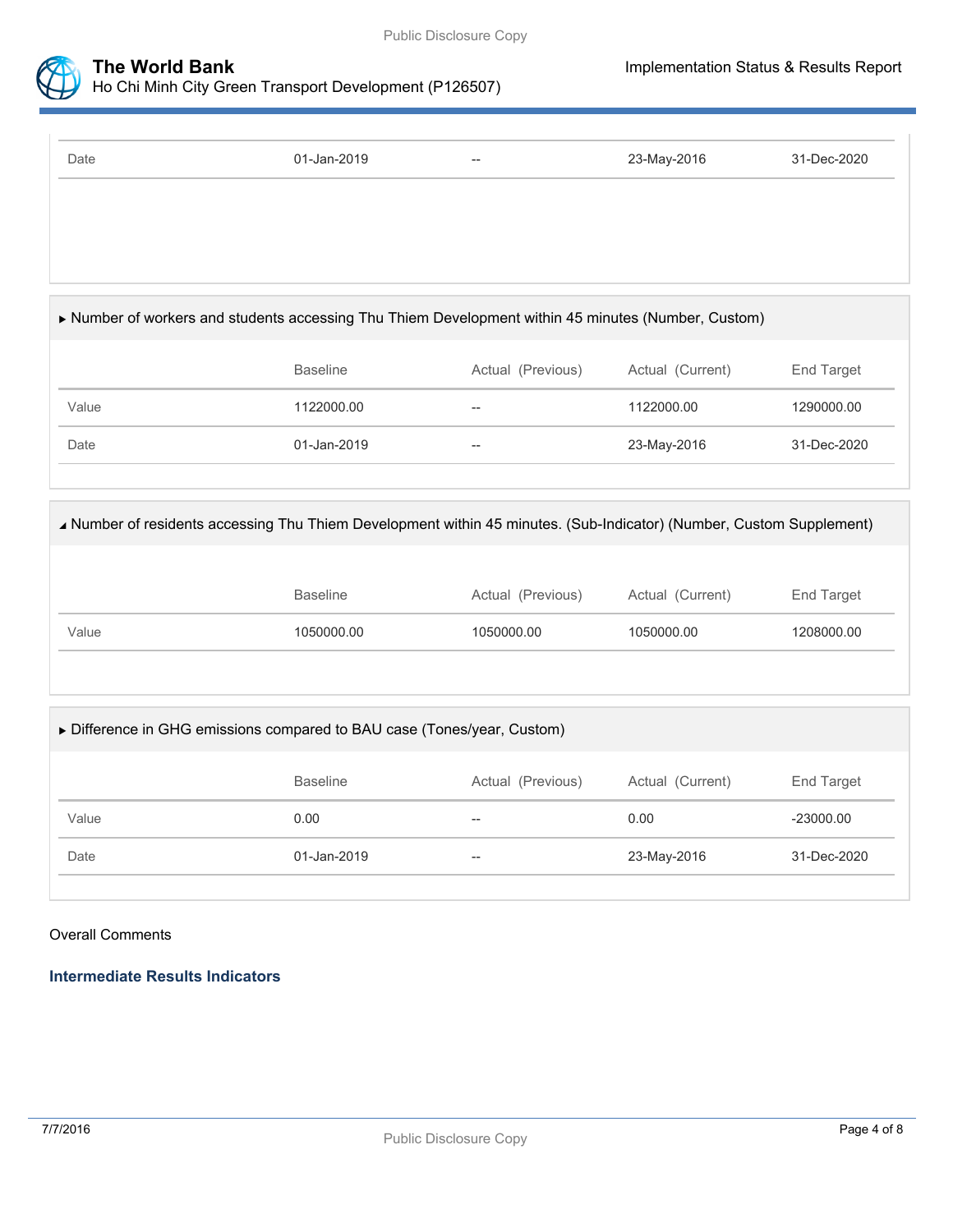

| ► Percentage of physical work completed as part of the civil works for the BRT transitway (Percentage, Custom) |             |             |             |             |  |
|----------------------------------------------------------------------------------------------------------------|-------------|-------------|-------------|-------------|--|
| <b>Baseline</b><br>Actual (Current)<br>End Target<br>Actual (Previous)                                         |             |             |             |             |  |
| Value                                                                                                          | 0.00        | 0.00        | 0.00        | 100.00      |  |
| Date                                                                                                           | 01-Mar-2016 | 26-Aug-2015 | 23-May-2016 | 30-Jun-2019 |  |
|                                                                                                                |             |             |             |             |  |

| ▶ Percentage of physical work completed as part of the civil works for BRT stations (Percentage, Custom) |             |             |             |             |  |  |  |
|----------------------------------------------------------------------------------------------------------|-------------|-------------|-------------|-------------|--|--|--|
| <b>Baseline</b><br>Actual (Previous)<br>Actual (Current)<br>End Target                                   |             |             |             |             |  |  |  |
| Value                                                                                                    | 0.00        | 0.00        | 0.00        | 100.00      |  |  |  |
| Date                                                                                                     | 01-Mar-2016 | 26-Aug-2015 | 23-May-2016 | 30-Jun-2019 |  |  |  |
|                                                                                                          |             |             |             |             |  |  |  |

 Percentage of physical work completed as part of the civil works for constructing the Terminal at Rach Chiec (Percentage, Custom)

|       | Baseline    | Actual (Previous)        | Actual (Current) | End Target  |
|-------|-------------|--------------------------|------------------|-------------|
| Value | 0.00        | $\overline{\phantom{m}}$ | 0.00             | 100.00      |
| Date  | 01-Mar-2016 | $\hspace{0.05cm} \dashv$ | 23-May-2016      | 30-Jun-2019 |

 Percentage of physical work completed as part of the civil works for constructing the Thu Thiem technical facility (Percentage, Custom)

|       | <b>Baseline</b> | Actual (Previous) | Actual (Current) | End Target  |
|-------|-----------------|-------------------|------------------|-------------|
| Value | 0.00            | $- -$             | 0.00             | 100.00      |
| Date  | 01-Mar-2016     | $- -$             | 23-May-2016      | 31-Dec-2020 |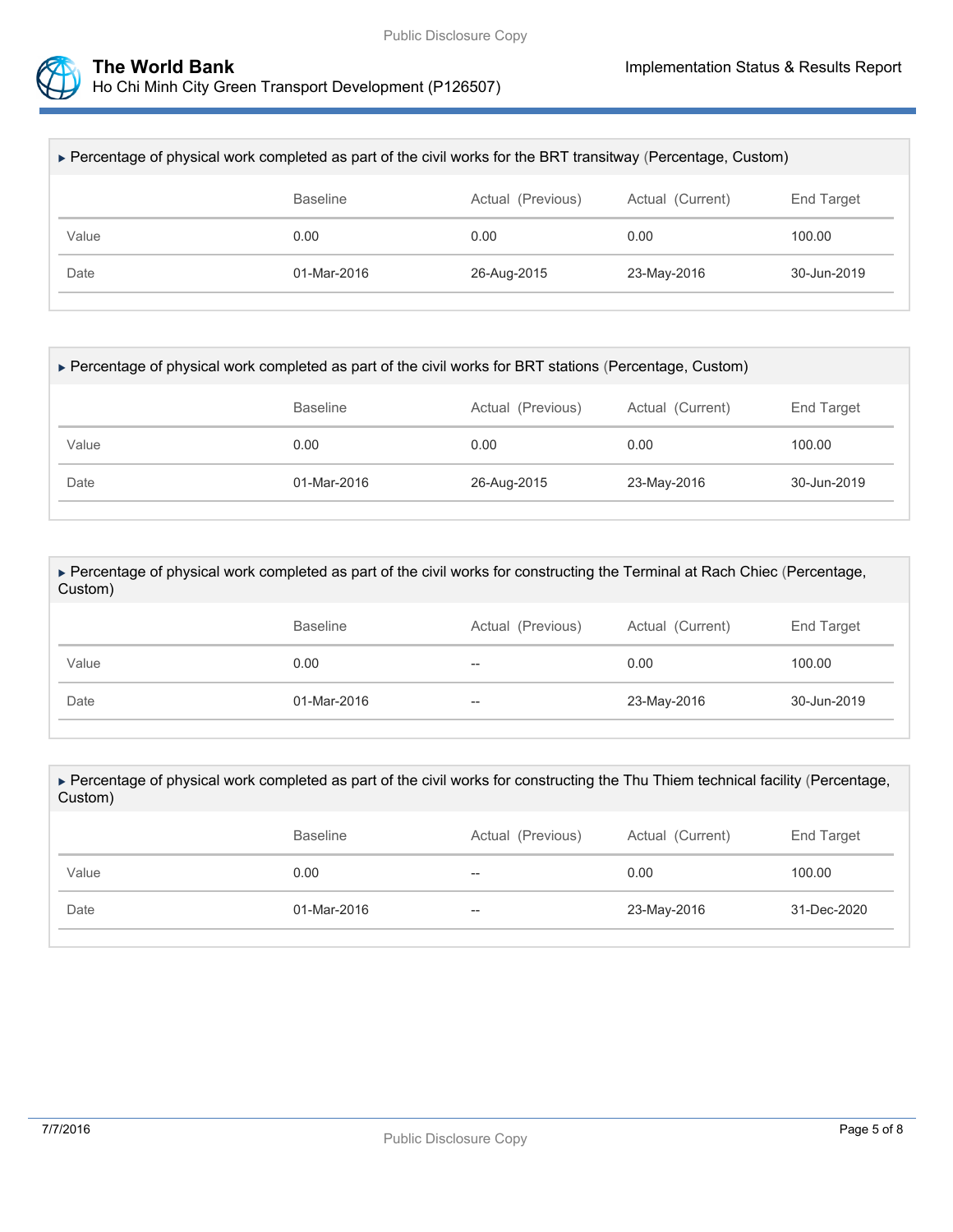

| Number of buses acquired for the BRT system (Number, Custom)           |             |       |             |             |  |  |
|------------------------------------------------------------------------|-------------|-------|-------------|-------------|--|--|
| <b>Baseline</b><br>Actual (Previous)<br>Actual (Current)<br>End Target |             |       |             |             |  |  |
| Value                                                                  | 0.00        | $- -$ | 0.00        | 28.00       |  |  |
| Date                                                                   | 01-Mar-2016 | $- -$ | 23-May-2016 | 15-Feb-2019 |  |  |
|                                                                        |             |       |             |             |  |  |

| ▶ Percentage of intersections with improved traffic and safety control (Percentage, Custom) |             |       |             |             |  |  |
|---------------------------------------------------------------------------------------------|-------------|-------|-------------|-------------|--|--|
| <b>Baseline</b><br>Actual (Previous)<br>Actual (Current)<br>End Target                      |             |       |             |             |  |  |
| Value                                                                                       | 0.00        | $- -$ | 0.00        | 100.00      |  |  |
| Date                                                                                        | 01-Mar-2016 | $- -$ | 23-May-2016 | 31-Dec-2020 |  |  |
|                                                                                             |             |       |             |             |  |  |

| ▶ Percentage of sidewalk improvements completed along the BRT route (Percentage, Custom) |             |             |             |             |  |  |
|------------------------------------------------------------------------------------------|-------------|-------------|-------------|-------------|--|--|
| Actual (Previous)<br>Actual (Current)<br>End Target<br><b>Baseline</b>                   |             |             |             |             |  |  |
| Value                                                                                    | 0.00        | 0.00        | 0.00        | 100.00      |  |  |
| Date                                                                                     | 01-Mar-2016 | 26-Aug-2015 | 23-May-2016 | 31-Dec-2020 |  |  |

| ► Percentage of improvements to station access within a 400-meter radius completed (Percentage, Custom) |             |             |             |             |  |  |
|---------------------------------------------------------------------------------------------------------|-------------|-------------|-------------|-------------|--|--|
| <b>Baseline</b><br>Actual (Previous)<br>Actual (Current)<br>End Target                                  |             |             |             |             |  |  |
| Value                                                                                                   | 0.00        | 0.00        | 0.00        | 100.00      |  |  |
| Date                                                                                                    | 01-Mar-2016 | 26-Aug-2015 | 23-May-2016 | 31-Dec-2020 |  |  |
|                                                                                                         |             |             |             |             |  |  |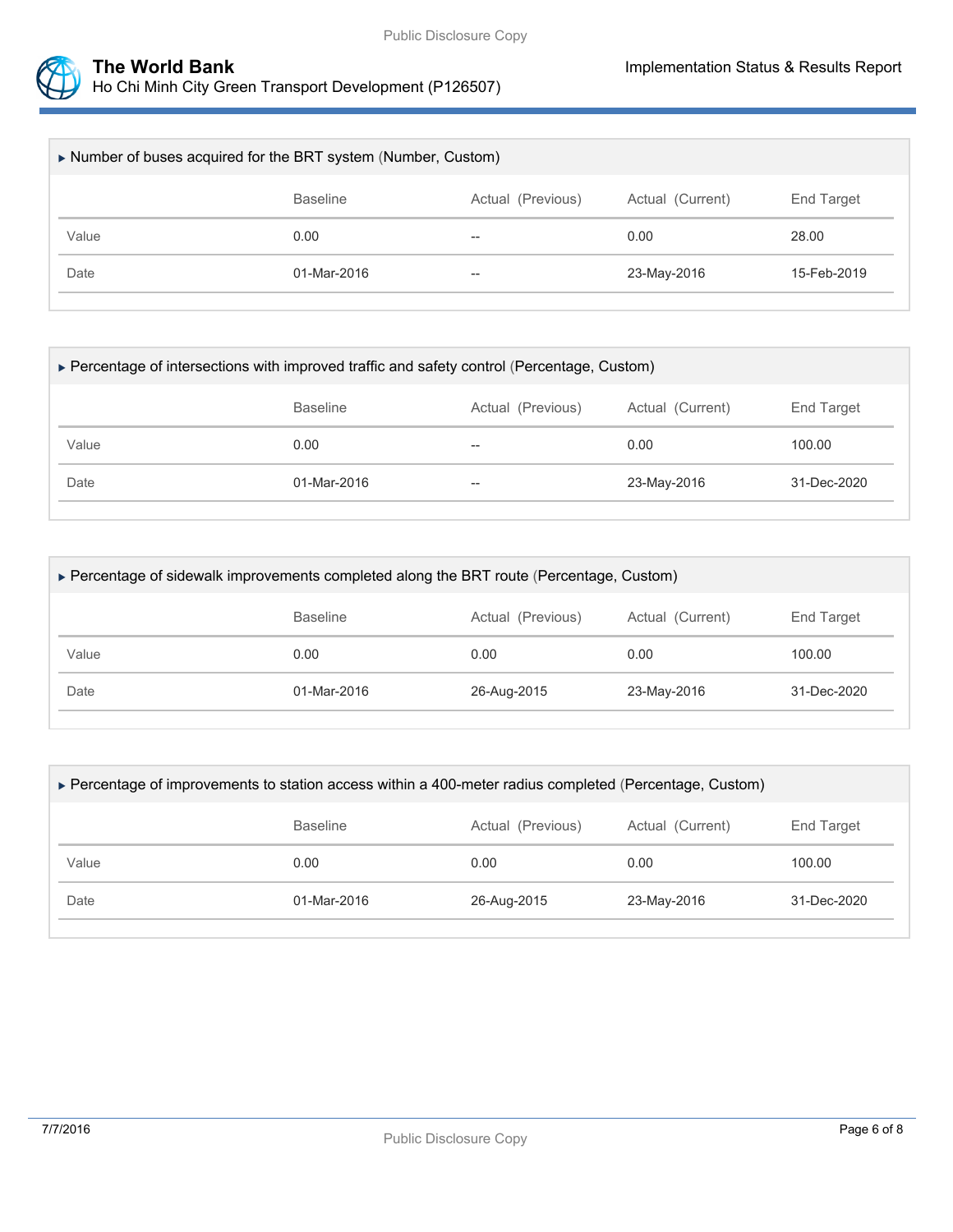

| ► Percentage of planned greening and landscaping activities along the corridor completed (Percentage, Custom) |             |             |             |             |  |  |
|---------------------------------------------------------------------------------------------------------------|-------------|-------------|-------------|-------------|--|--|
| <b>Baseline</b><br>Actual (Previous)<br>Actual (Current)<br><b>End Target</b>                                 |             |             |             |             |  |  |
| Value                                                                                                         | 0.00        | 0.00        | 0.00        | 100.00      |  |  |
| Date                                                                                                          | 01-Mar-2016 | 26-Aug-2015 | 23-May-2016 | 31-Dec-2020 |  |  |
|                                                                                                               |             |             |             |             |  |  |

|                                                                        |  |                | ► Percentage of training courses delivered to the HCMC PC and its agencies (Percentage, Custom) |  |  |  |  |  |  |
|------------------------------------------------------------------------|--|----------------|-------------------------------------------------------------------------------------------------|--|--|--|--|--|--|
| Actual (Current)<br>End Target<br><b>Baseline</b><br>Actual (Previous) |  |                |                                                                                                 |  |  |  |  |  |  |
|                                                                        |  |                | 100.00                                                                                          |  |  |  |  |  |  |
| 01-Sep-2015                                                            |  |                | 31-Dec-2020                                                                                     |  |  |  |  |  |  |
|                                                                        |  | $- -$<br>$- -$ | 0.00<br>23-May-2016                                                                             |  |  |  |  |  |  |

| Number of studies completed under Component 2 of the project (Number, Custom) |             |      |             |             |  |  |
|-------------------------------------------------------------------------------|-------------|------|-------------|-------------|--|--|
| Actual (Current)<br><b>Baseline</b><br>Actual (Previous)<br>End Target        |             |      |             |             |  |  |
| Value                                                                         | 0.00        | 0.00 | 0.00        | 3.00        |  |  |
| Date                                                                          | 01-Sep-2015 |      | 23-May-2016 | 31-Dec-2020 |  |  |
|                                                                               |             |      |             |             |  |  |

#### Overall Comments

## **Data on Financial Performance**

#### **Disbursements (by loan)**

| Project                    | Loan/Credit/TF | <b>Status</b> | Currency      | Original    | Revised      | Cancelled                 | Disbursed   | Undisbursed        | <b>Disbursed</b>  |
|----------------------------|----------------|---------------|---------------|-------------|--------------|---------------------------|-------------|--------------------|-------------------|
| P126507                    | IDA-56540      | Effective     | <b>XDR</b>    | 88.20       | 88.20        | 0.00                      | 0.03        | 88.17              | 0%                |
| <b>Key Dates (by loan)</b> |                |               |               |             |              |                           |             |                    |                   |
| Project                    | Loan/Credit/TF | <b>Status</b> | Approval Date |             | Signing Date | <b>Effectiveness Date</b> |             | Orig. Closing Date | Rev. Closing Date |
| P126507                    | IDA-56540      | Effective     | 29-May-2015   | 09-Jul-2015 |              | 09-Oct-2015               | 31-Dec-2020 |                    | 31-Dec-2020       |